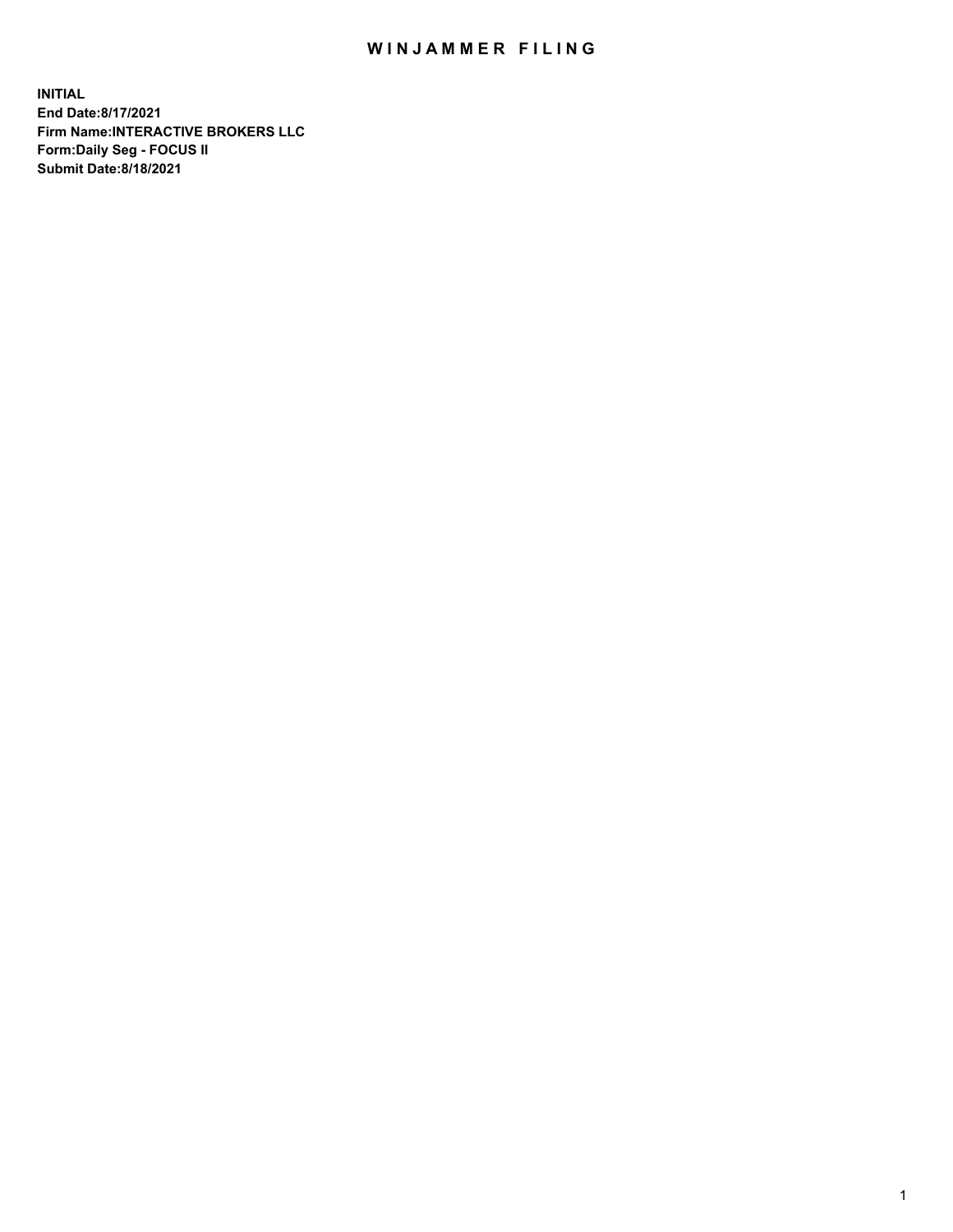**INITIAL End Date:8/17/2021 Firm Name:INTERACTIVE BROKERS LLC Form:Daily Seg - FOCUS II Submit Date:8/18/2021 Daily Segregation - Cover Page**

| Name of Company                                                                                                                                                                                                                                                                                                               | <b>INTERACTIVE BROKERS LLC</b>                                                            |
|-------------------------------------------------------------------------------------------------------------------------------------------------------------------------------------------------------------------------------------------------------------------------------------------------------------------------------|-------------------------------------------------------------------------------------------|
| <b>Contact Name</b>                                                                                                                                                                                                                                                                                                           | James Menicucci                                                                           |
| <b>Contact Phone Number</b>                                                                                                                                                                                                                                                                                                   | 203-618-8085                                                                              |
| <b>Contact Email Address</b>                                                                                                                                                                                                                                                                                                  | jmenicucci@interactivebrokers.c<br>$om$                                                   |
| FCM's Customer Segregated Funds Residual Interest Target (choose one):<br>a. Minimum dollar amount: ; or<br>b. Minimum percentage of customer segregated funds required:% ; or<br>c. Dollar amount range between: and; or<br>d. Percentage range of customer segregated funds required between: % and %.                      | <u>0</u><br>0<br>155,000,000 245,000,000<br>0 <sub>0</sub>                                |
| FCM's Customer Secured Amount Funds Residual Interest Target (choose one):<br>a. Minimum dollar amount: ; or<br>b. Minimum percentage of customer secured funds required:%; or<br>c. Dollar amount range between: and; or<br>d. Percentage range of customer secured funds required between:% and%.                           | <u>0</u><br>$\overline{\mathbf{0}}$<br>80,000,000 120,000,000<br>00                       |
| FCM's Cleared Swaps Customer Collateral Residual Interest Target (choose one):<br>a. Minimum dollar amount: ; or<br>b. Minimum percentage of cleared swaps customer collateral required:%; or<br>c. Dollar amount range between: and; or<br>d. Percentage range of cleared swaps customer collateral required between:% and%. | <u>0</u><br>$\underline{\mathbf{0}}$<br>$\underline{0}$ $\underline{0}$<br>0 <sub>0</sub> |

Attach supporting documents CH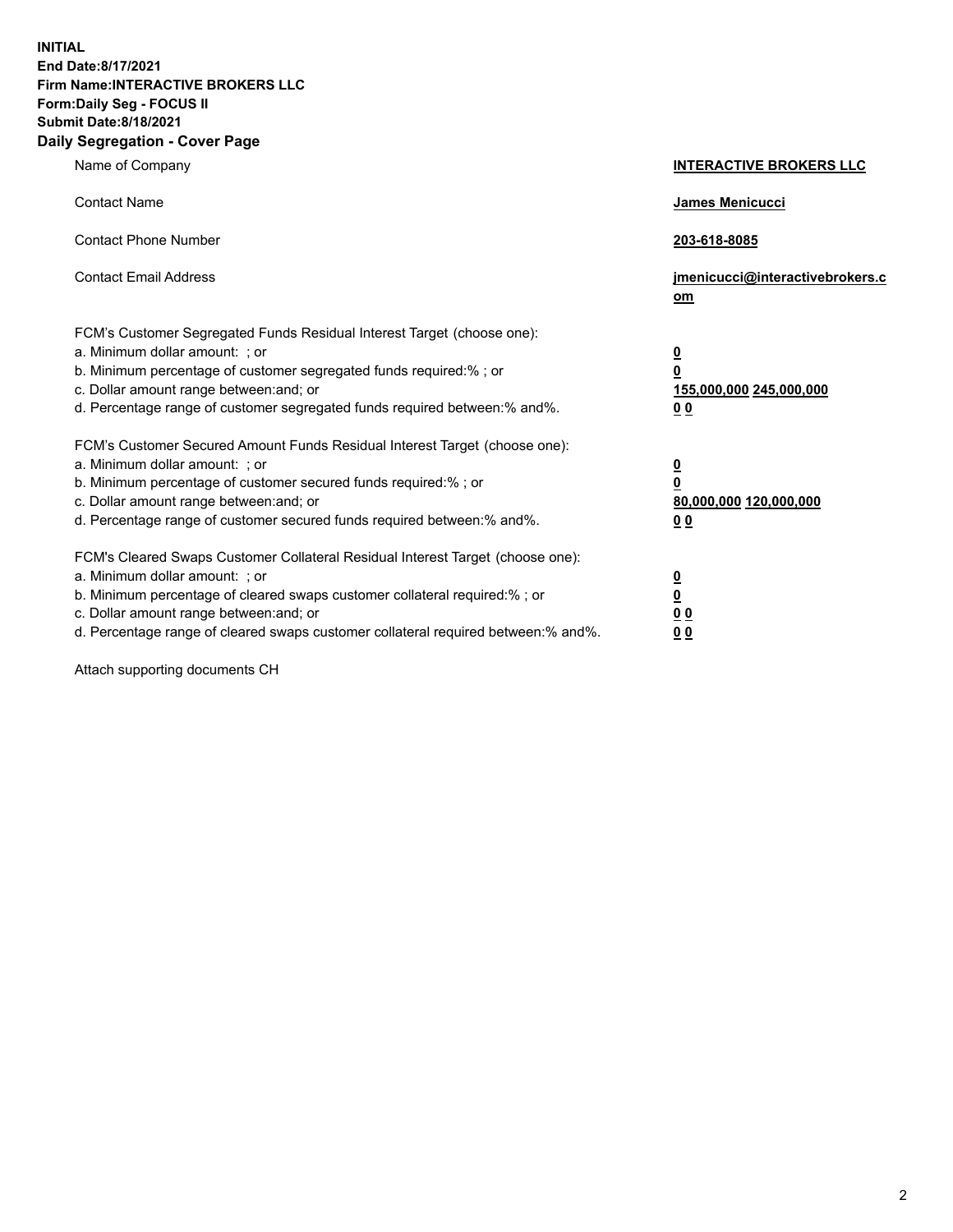## **INITIAL End Date:8/17/2021 Firm Name:INTERACTIVE BROKERS LLC Form:Daily Seg - FOCUS II Submit Date:8/18/2021 Daily Segregation - Secured Amounts**

|                | Daily Segregation - Secured Amounts                                                                        |                                                 |
|----------------|------------------------------------------------------------------------------------------------------------|-------------------------------------------------|
|                | Foreign Futures and Foreign Options Secured Amounts                                                        |                                                 |
|                | Amount required to be set aside pursuant to law, rule or regulation of a foreign                           | $0$ [7305]                                      |
|                | government or a rule of a self-regulatory organization authorized thereunder                               |                                                 |
| $\mathbf{1}$ . | Net ledger balance - Foreign Futures and Foreign Option Trading - All Customers                            |                                                 |
|                | A. Cash                                                                                                    | 497,731,300 [7315]                              |
|                | B. Securities (at market)                                                                                  | $0$ [7317]                                      |
| 2.             | Net unrealized profit (loss) in open futures contracts traded on a foreign board of trade                  | 5,147,157 [7325]                                |
| 3.             | Exchange traded options                                                                                    |                                                 |
|                | a. Market value of open option contracts purchased on a foreign board of trade                             | 106,598 [7335]                                  |
|                | b. Market value of open contracts granted (sold) on a foreign board of trade                               | -11,411 [7337]                                  |
| 4.             | Net equity (deficit) (add lines 1. 2. and 3.)                                                              | 502,973,644 [7345]                              |
| 5.             | Account liquidating to a deficit and account with a debit balances - gross amount                          | 6,739 [7351]                                    |
|                | Less: amount offset by customer owned securities                                                           | 0 [7352] 6,739 [7354]                           |
| 6.             | Amount required to be set aside as the secured amount - Net Liquidating Equity                             | 502,980,383 [7355]                              |
|                | Method (add lines 4 and 5)                                                                                 |                                                 |
| 7.             | Greater of amount required to be set aside pursuant to foreign jurisdiction (above) or line                | 502,980,383 [7360]                              |
|                | 6.                                                                                                         |                                                 |
|                | FUNDS DEPOSITED IN SEPARATE REGULATION 30.7 ACCOUNTS                                                       |                                                 |
| 1.             | Cash in banks                                                                                              |                                                 |
|                | A. Banks located in the United States                                                                      | 98,351,011 [7500]                               |
|                | B. Other banks qualified under Regulation 30.7                                                             | 0 [7520] 98,351,011 [7530]                      |
| 2.             | <b>Securities</b>                                                                                          |                                                 |
|                | A. In safekeeping with banks located in the United States                                                  | 349,995,000 [7540]                              |
|                | B. In safekeeping with other banks qualified under Regulation 30.7                                         | 0 [7560] 349,995,000 [7570]                     |
| 3.             | Equities with registered futures commission merchants                                                      |                                                 |
|                | A. Cash                                                                                                    | $0$ [7580]                                      |
|                | <b>B.</b> Securities                                                                                       | $0$ [7590]                                      |
|                | C. Unrealized gain (loss) on open futures contracts                                                        | $0$ [7600]                                      |
|                | D. Value of long option contracts                                                                          | $0$ [7610]                                      |
|                | E. Value of short option contracts                                                                         | 0 [7615] 0 [7620]                               |
| 4.             | Amounts held by clearing organizations of foreign boards of trade                                          |                                                 |
|                | A. Cash                                                                                                    | $Q$ [7640]                                      |
|                | <b>B.</b> Securities                                                                                       | $0$ [7650]                                      |
|                | C. Amount due to (from) clearing organization - daily variation                                            | $0$ [7660]                                      |
|                | D. Value of long option contracts                                                                          | $0$ [7670]                                      |
|                | E. Value of short option contracts                                                                         | 0 [7675] 0 [7680]                               |
| 5.             | Amounts held by members of foreign boards of trade                                                         |                                                 |
|                | A. Cash                                                                                                    | 177,818,666 [7700]                              |
|                | <b>B.</b> Securities                                                                                       | $0$ [7710]                                      |
|                | C. Unrealized gain (loss) on open futures contracts                                                        | 3,088,806 [7720]                                |
|                | D. Value of long option contracts                                                                          | 106,598 [7730]                                  |
|                | E. Value of short option contracts                                                                         | <u>-11,411</u> [7735] <u>181,002,659</u> [7740] |
| 6.<br>7.       | Amounts with other depositories designated by a foreign board of trade                                     | $0$ [7760]                                      |
| 8.             | Segregated funds on hand                                                                                   | $0$ [7765]<br>629,348,670 [7770]                |
| 9.             | Total funds in separate section 30.7 accounts                                                              |                                                 |
|                | Excess (deficiency) Set Aside for Secured Amount (subtract line 7 Secured Statement<br>Page 1 from Line 8) | 126,368,287 [7380]                              |
| 10.            | Management Target Amount for Excess funds in separate section 30.7 accounts                                | 80,000,000 [7780]                               |
| 11.            | Excess (deficiency) funds in separate 30.7 accounts over (under) Management Target                         | 46,368,287 [7785]                               |
|                |                                                                                                            |                                                 |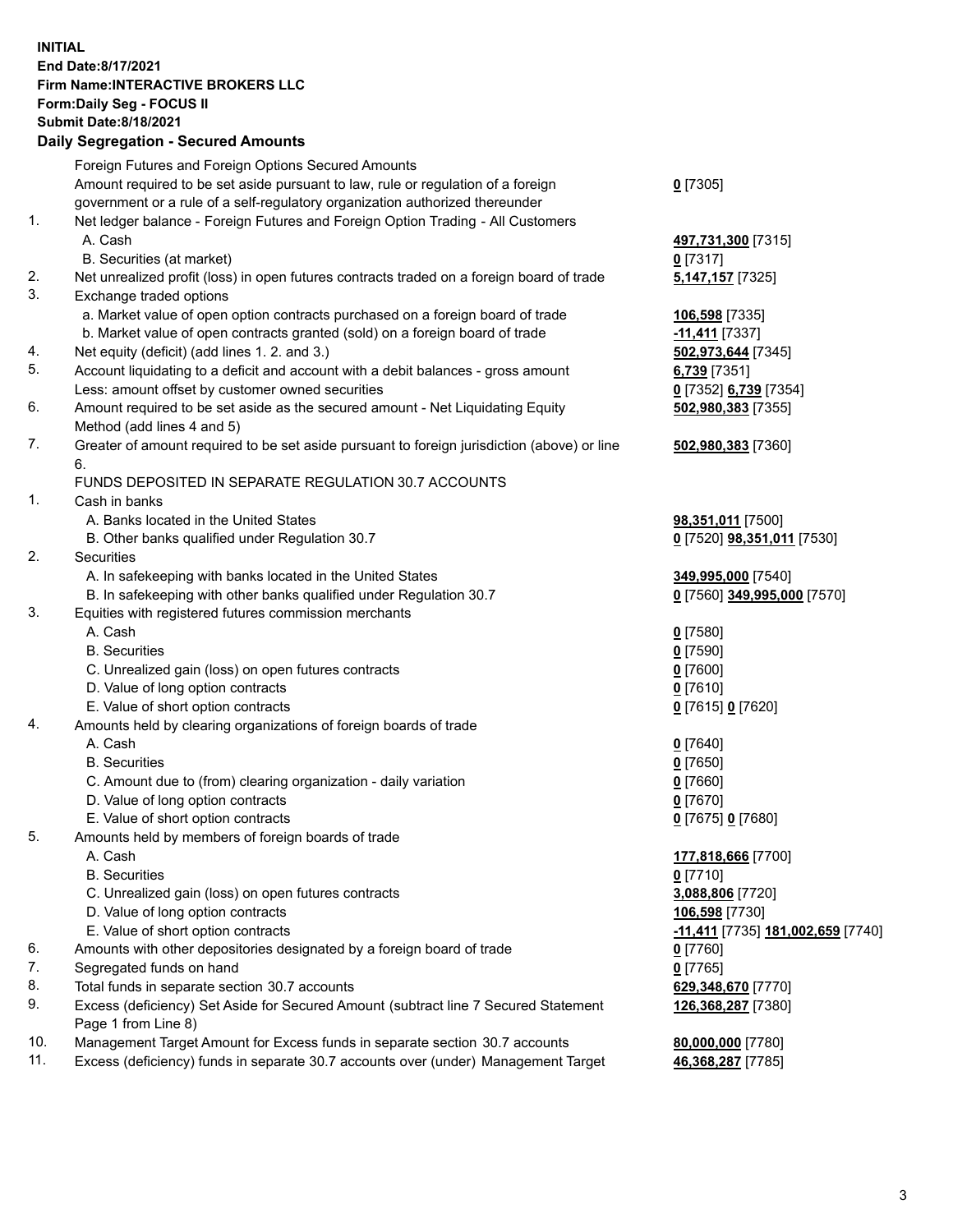**INITIAL End Date:8/17/2021 Firm Name:INTERACTIVE BROKERS LLC Form:Daily Seg - FOCUS II Submit Date:8/18/2021 Daily Segregation - Segregation Statement** SEGREGATION REQUIREMENTS(Section 4d(2) of the CEAct) 1. Net ledger balance A. Cash **6,841,588,811** [7010] B. Securities (at market) **0** [7020] 2. Net unrealized profit (loss) in open futures contracts traded on a contract market **18,597,190** [7030] 3. Exchange traded options A. Add market value of open option contracts purchased on a contract market **288,575,900** [7032] B. Deduct market value of open option contracts granted (sold) on a contract market **-247,467,920** [7033] 4. Net equity (deficit) (add lines 1, 2 and 3) **6,901,293,981** [7040] 5. Accounts liquidating to a deficit and accounts with debit balances - gross amount **1,231,565** [7045] Less: amount offset by customer securities **0** [7047] **1,231,565** [7050] 6. Amount required to be segregated (add lines 4 and 5) **6,902,525,546** [7060] FUNDS IN SEGREGATED ACCOUNTS 7. Deposited in segregated funds bank accounts A. Cash **1,508,933,376** [7070] B. Securities representing investments of customers' funds (at market) **3,243,380,380** [7080] C. Securities held for particular customers or option customers in lieu of cash (at market) **0** [7090] 8. Margins on deposit with derivatives clearing organizations of contract markets A. Cash **1,991,776,661** [7100] B. Securities representing investments of customers' funds (at market) **327,715,615** [7110] C. Securities held for particular customers or option customers in lieu of cash (at market) **0** [7120] 9. Net settlement from (to) derivatives clearing organizations of contract markets **-6,760,282** [7130] 10. Exchange traded options A. Value of open long option contracts **288,066,009** [7132] B. Value of open short option contracts **-247,434,034** [7133] 11. Net equities with other FCMs A. Net liquidating equity **0** [7140] B. Securities representing investments of customers' funds (at market) **0** [7160] C. Securities held for particular customers or option customers in lieu of cash (at market) **0** [7170] 12. Segregated funds on hand **0** [7150] 13. Total amount in segregation (add lines 7 through 12) **7,105,677,725** [7180] 14. Excess (deficiency) funds in segregation (subtract line 6 from line 13) **203,152,179** [7190] 15. Management Target Amount for Excess funds in segregation **155,000,000** [7194]

16. Excess (deficiency) funds in segregation over (under) Management Target Amount Excess

**48,152,179** [7198]